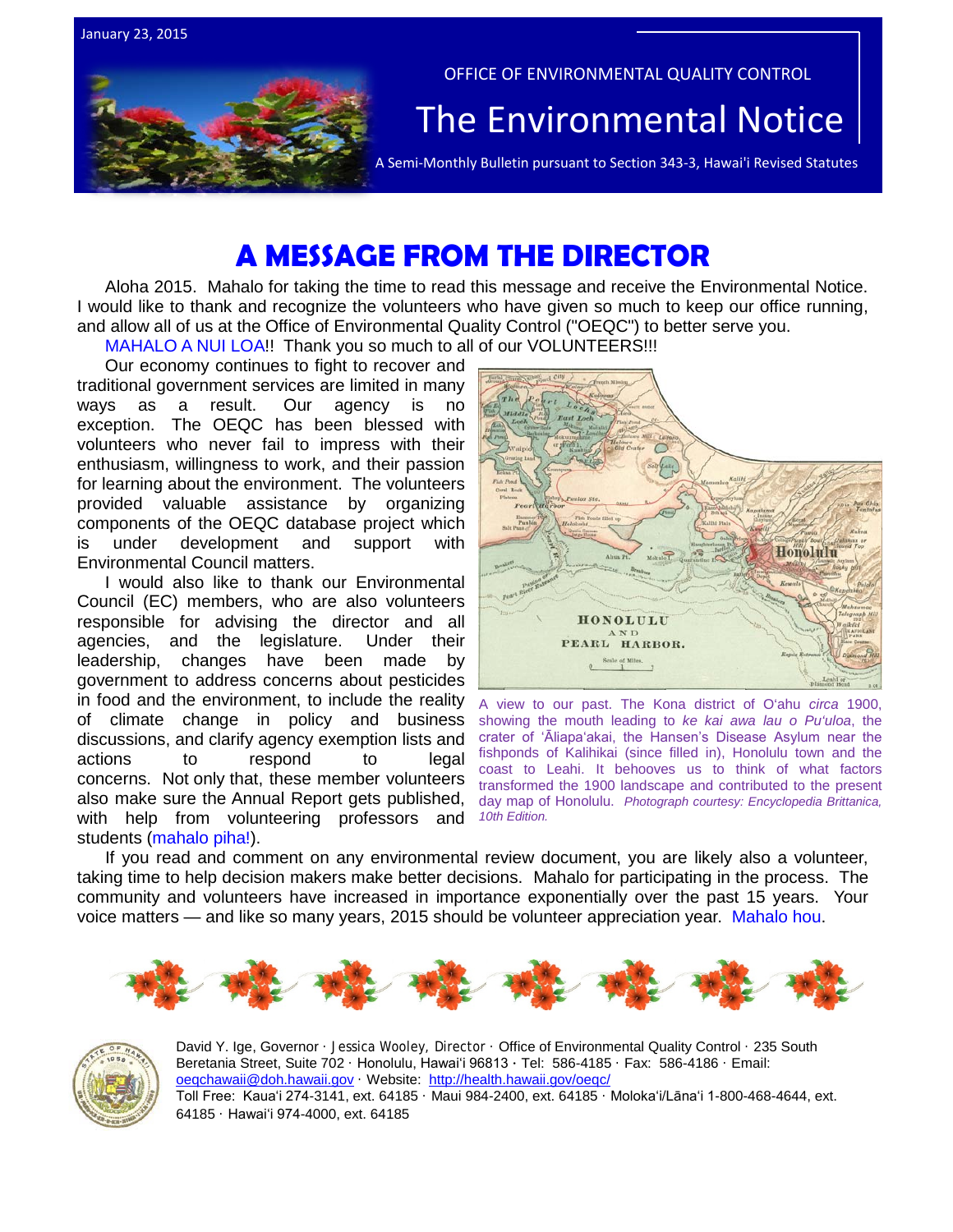# **TABLE OF CONTENTS**

 $\overline{a}$ 

| <b>FRONT PAGE</b>                                                                        |  |
|------------------------------------------------------------------------------------------|--|
| TABLE OF CONTENTS <b>Manual Contents</b> 2                                               |  |
| <b>HAWAI'I (HRS 343)</b>                                                                 |  |
|                                                                                          |  |
| <b>MAUI (HRS 343)</b>                                                                    |  |
|                                                                                          |  |
|                                                                                          |  |
| O'AHU (HRS 343)                                                                          |  |
|                                                                                          |  |
|                                                                                          |  |
|                                                                                          |  |
|                                                                                          |  |
|                                                                                          |  |
| <b>KAUA'I (HRS 343)</b>                                                                  |  |
|                                                                                          |  |
|                                                                                          |  |
| <b>COASTAL ZONE MANAGEMENT NOTICE</b>                                                    |  |
|                                                                                          |  |
|                                                                                          |  |
| <b>SHORELINE NOTICES</b>                                                                 |  |
|                                                                                          |  |
|                                                                                          |  |
| <b>CONSERVATION DISTRICT USE APPLICATION</b>                                             |  |
|                                                                                          |  |
| <b>FEDERAL NOTICES</b>                                                                   |  |
|                                                                                          |  |
| 2. Air Quality Designations for the 2012 Primary Annual Fine Particle (PM2.5) 11         |  |
|                                                                                          |  |
| 4. Federal Energy Regulatory Commission, Fee Schedule Update for Hydropower Licensees 12 |  |
|                                                                                          |  |
| HRS 343, document* count in this issue                                                   |  |



5(b) – 01 5(e) – 09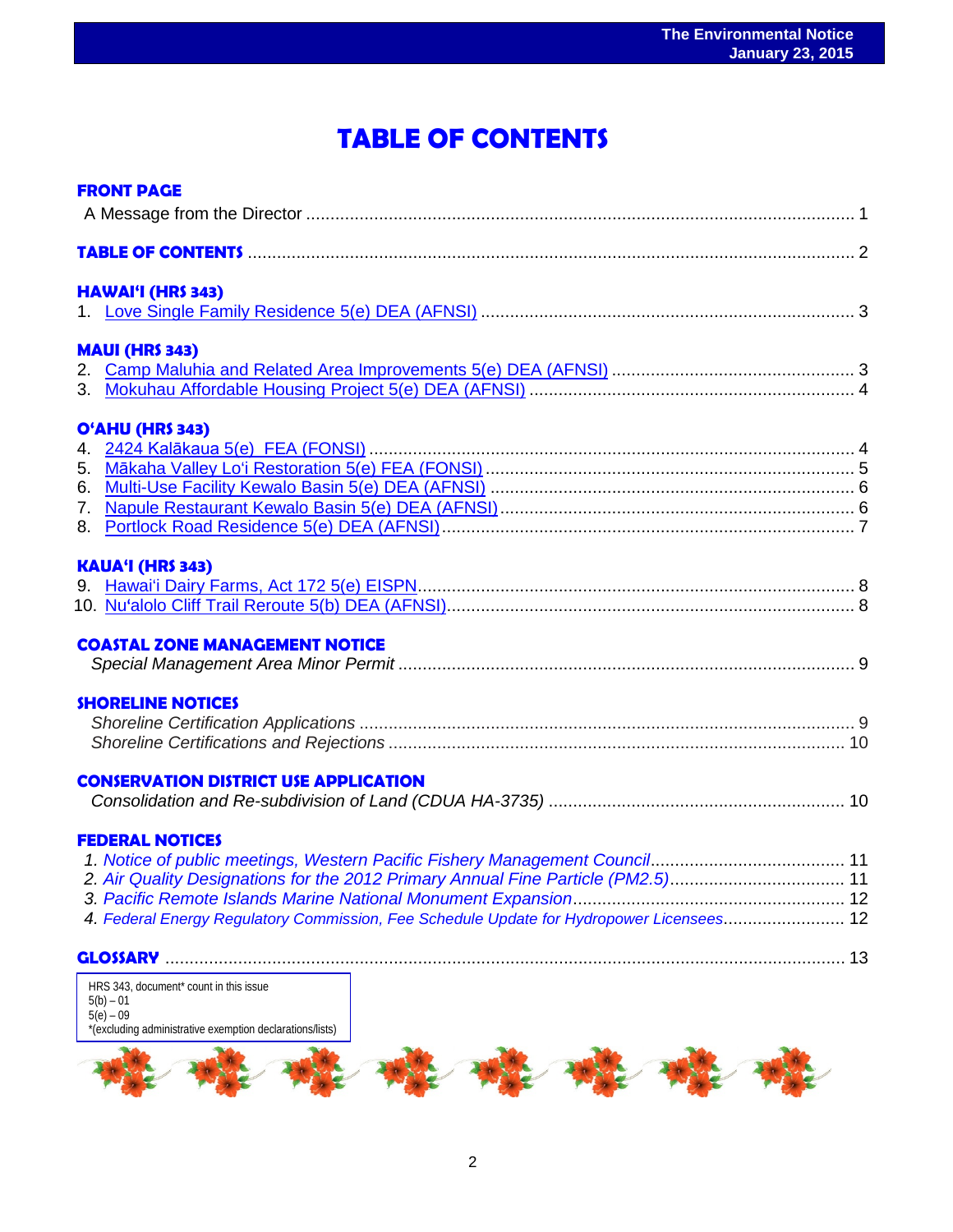# ֖֧֦֧֧֧֪֪֪֪֪֪֪֪֪֪֪֪֛֚֚֚֚֚֚֚֚֚֚֚֚֚֚֚֚֚֚֚֚֚֚֚֚֚֚֚֬֝֓֕֓֡֡֡֡֡֡֬֝֓֡ **HAWAI'I (HRS 343)**

## **1. [Love Single Family Residence 5\(e\) DEA \(AFNSI\)](http://oeqc.doh.hawaii.gov/Shared%20Documents/EA_and_EIS_Online_Library/Hawaii/2010s/2015-01-23-HA-5E-DEA-Love-Single-Family-Residence.pdf)**

consultant.

| Island:            | Hawai'i                                                                        |                                    |
|--------------------|--------------------------------------------------------------------------------|------------------------------------|
| <b>District:</b>   | Puna                                                                           |                                    |
| TMK:               | $(3)$ 1-3-002:070                                                              | Mauna Kea                          |
| <b>Permits:</b>    | State of Hawai'i, Conservation District Use Permit, County                     | Hilo                               |
|                    | of Hawai'i, Grading Permit                                                     | Kailua Kona                        |
| <b>Applicant:</b>  | Charles Love, 6000 University Avenue, Suite 350, West                          | Island of<br>Hawai'i               |
|                    | Des Moines, IA 50266                                                           |                                    |
| <b>Approving</b>   |                                                                                | Hawai'i Volcanoes<br>National Park |
| Agency:            | Office of Conservation and Coastal Lands, Department of                        |                                    |
|                    | Land and Natural Resources, Kalanimoku Building, 1151                          |                                    |
|                    | Punchbowl Street, Room 131, Honolulu, HI 96813.                                |                                    |
|                    | Contact: Samuel J. Lemmo, (808) 587-0377                                       |                                    |
| <b>Consultant:</b> | JM Leonard Planning, LLC, 1100 Ainalako Road, Hilo, HI 96720                   |                                    |
| <b>Status:</b>     | Statutory 30-day public review and comment period starts; comments are due by  |                                    |
|                    | February 23, 2015. Please send comments to the applicant, approving agency and |                                    |



The applicant proposes to construct a two-story Single Family Residence (SFR) on an approximately 7.5 acre parcel located in Opihikao, in the Puna District on the Island of Hawai'i. The proposed project will consist of constructing a 2,850 square-foot SFR and 12,000 gallon domestic water catchment tank. There is an existing SFR, garage, three (3) water catchment tanks, shed, pond, and doghouse located on the parcel. The existing SFR, pond, and domestic water tank will be removed prior to construction of the new SFR and associated structures. Additional land uses include the continuation of agricultural uses (i.e., orchard and palm farming) for personal use and land and resource management of the parcels vegetation. An individual wastewater system in compliance with State Department of Health regulations will be constructed for the new SFR. Land clearing, vegetation removal and construction activities will occur over less than one acre of the parcel.

## **MAUI (HRS 343)**

## **2. [Camp Maluhia and Related Area Improvement 5\(e\) DEA \(AFNSI\)](http://oeqc.doh.hawaii.gov/Shared%20Documents/EA_and_EIS_Online_Library/Maui/2010s/2015-01-23-MA-5B-DEA-Camp-Maluhia-and-Related-Area-Improvements.pdf)**

| Island:            | Kahului<br>Maui                                                                                                                                                                |
|--------------------|--------------------------------------------------------------------------------------------------------------------------------------------------------------------------------|
| <b>District:</b>   | Wailuku<br>Lahaina<br><b>Maui</b>                                                                                                                                              |
| TMK:               | (2) 3-1-001:001 (portion) and 028                                                                                                                                              |
| <b>Permits:</b>    | County Special Use Permit; Off-Site Parking Approval;                                                                                                                          |
|                    | <b>Parking Variance; Construction Permits</b>                                                                                                                                  |
| <b>Applicant:</b>  | Maui County Council Boy Scouts of America, 200 Liholiho                                                                                                                        |
|                    | Street, Wailuku, Hawaii 96793. Contact: Robert Nakagawa, (808) 244-3724                                                                                                        |
| <b>Approving</b>   |                                                                                                                                                                                |
| Agency:            | State of Hawai'i, Department of Land and Natural Resources, 54 South High Street,<br>Wailuku, HI 96793. Contact: Daniel Ornellas, (808) 984-8103                               |
| <b>Consultant:</b> | Munekiyo & Hiraga, Inc., 305 High Street, Suite 104, Wailuku, HI 96793. Contact:<br>Michael T. Munekiyo, (808) 244-2015                                                        |
| <b>Status:</b>     | Statutory 30-day public review and comment period starts; comments are due by<br>February 23, 2015. Please send comments to the applicant, approving agency and<br>consultant. |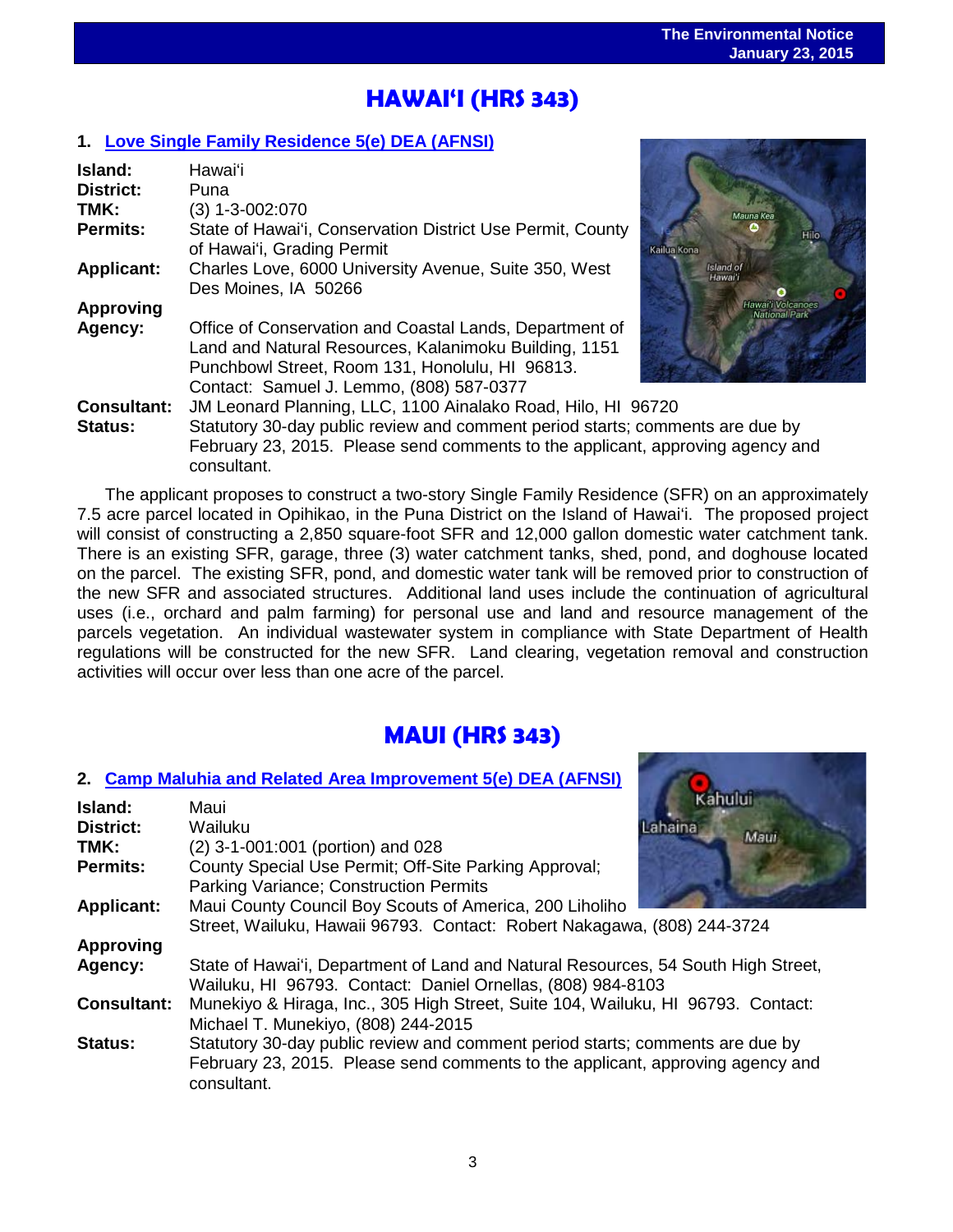The Maui County Council Boy Scouts of America (BSA) is proposing to construct a new dining hall and related improvements at Camp Maluhia (TMK (2)3-1-001:028) (Parcel 28) located at Kahakuloa, Maui, Hawai'i. The property is owned by the BSA. This new dining facility is intended to replace the existing aging dining hall structure which was originally built in 1938.

Related improvements include upgrades to the fire protection and existing domestic water systems which serve the camp, including the construction of two (2) new water tanks, booster pump system, and associated waterlines which are intended to augment the existing system and bring the system up to current design standards. A portion of the proposed water system improvements will be located on the adjacent State-owned parcel identified as TMK (2)3-1-001:001 (Parcel 1), which is leased by the BSA. In addition, the Department of Land and Natural Resources, Division of Forestry and Wildlife propose to construct a new parking lot also on Parcel 1 near the existing Camp Maluhia gravel parking lots for hikers using the Waiheʻe Ridge Trail.

The proposed project will be funded in part, by State and County grant monies. In addition, a portion of the proposed water system improvements and new trail parking lot will be located on Parcel 1, which is State-owned. For these reasons, Chapter 343, Hawaii Revised Statutes (HRS) compliance is required.

## **3. [Mokuhau Affordable Housing Project 5\(e\) DEA \(AFNSI\)](http://oeqc.doh.hawaii.gov/Shared%20Documents/EA_and_EIS_Online_Library/Maui/2010s/2015-01-23-MA-5E-DEA-Mokuhau-Affordable-Housing-Project.pdf)**

| Island:            | Maui                                                                                                                                                                           |         |
|--------------------|--------------------------------------------------------------------------------------------------------------------------------------------------------------------------------|---------|
| <b>District:</b>   | Wailuku                                                                                                                                                                        | Kahului |
| TMK:               | $(2)$ 3-4-033:005                                                                                                                                                              |         |
| <b>Permits:</b>    | <b>Building Permit</b>                                                                                                                                                         | Maui.   |
| <b>Applicant:</b>  | Lokahi Pacific, 1935 Main Street, Suite 204, Wailuku, HI<br>96793. Contact: Susie Thieman, (808) 242-5761                                                                      |         |
| <b>Approving</b>   |                                                                                                                                                                                |         |
| Agency:            | Department of Housing & Human Concerns, County of Maui, 2200 Main Street, One Main<br>Plaza Building, Suite 546, Wailuku, HI 96793. Contact: Jo-Ann Ridao, (808) 270-7805      |         |
| <b>Consultant:</b> | Planning Consultants Hawaii, LLC, 2331 W. Main Street, Wailuku, HI 96793.<br>Contact: Michael Summers, (808) 269-6220                                                          |         |
| <b>Status:</b>     | Statutory 30-day public review and comment period starts; comments are due by<br>February 23, 2015. Please send comments to the applicant, approving agency and<br>consultant. |         |

The Mokuhau Affordable Housing Project is an infill development located within the Happy Valley neighborhood of Wailuku, Maui, Hawai'i. The project is being developed by Lokahi Pacific, a non-profit housing and community development corporation, in association with the County of Maui's Department of Housing & Human Concerns. The project will offer affordably priced housing to qualified Maui residents.

The project is located at 2023 Mokuhau Road and the property is identified by TMK No. (2) 3-4- 033:005. It will comprise 16 single-family residences on lots that range from 3,198 square feet to 7,759 square feet. The project also includes supporting on-site infrastructure including roadway, drainage, water, wastewater and electrical improvements. The project is designed in accordance with Maui County Code (MCC) Title 19.84 R-O Lot Line Overlay District, which allows for increased density for affordable housing projects.

## **O'AHU (HRS 343)**

## **4. 2424 Kalā[kaua 5\(e\) FEA](http://oeqc.doh.hawaii.gov/Shared%20Documents/EA_and_EIS_Online_Library/Oahu/2010s/2015-01-23-OA-5E-FEA-2424-Kalakaua.pdf) (FONSI)**

| Island:   | Oʻahu                                             |
|-----------|---------------------------------------------------|
| District: | Waikīkī                                           |
| TMK:      | (1) 2-6-023:009, 010, 011, 012, 077, 078, and 080 |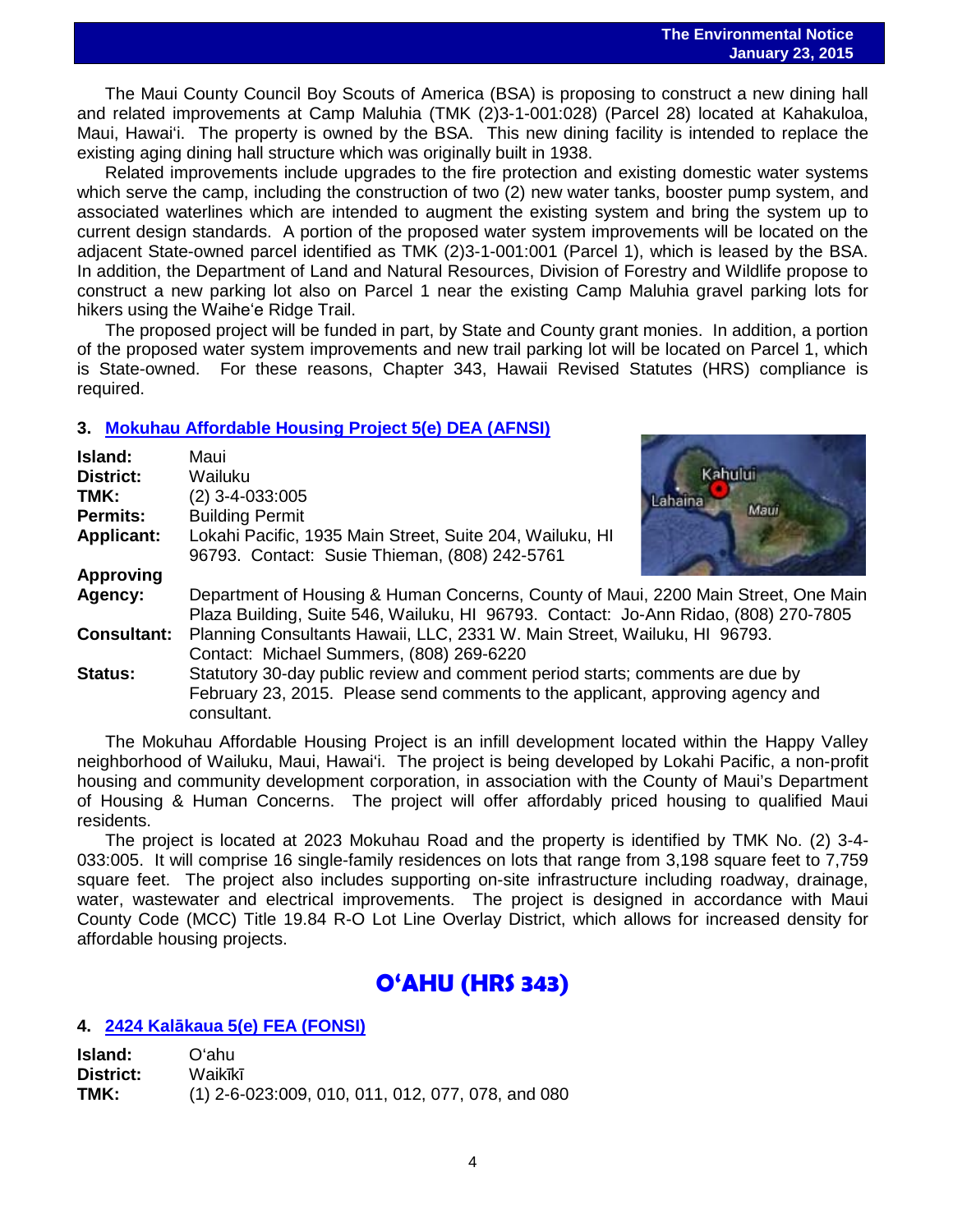5

### **The Environmental Notice January 23, 2015**

|                    |                                                                                                                                                                                                                                                                                                                                                                                          | $v$ andany $Fv$ , $Fv$                                                                       |
|--------------------|------------------------------------------------------------------------------------------------------------------------------------------------------------------------------------------------------------------------------------------------------------------------------------------------------------------------------------------------------------------------------------------|----------------------------------------------------------------------------------------------|
| Permits:           | City and County of Honolulu: Waikīkī Special District<br>Permit, Minor; Special Management Area Permit, Major;<br>Surface Encroachment Variance; Construction Dewatering<br>Permit; Building Permits; Drain Connection; Sewer<br>Connection; Street Usage; Construction Plan Review.<br>State of Hawai'i: National Pollutant Discharge Elimination<br>Permit; Construction Noise Permit. | <b>Waialua</b><br>Wahiawā<br>Kahalu'u<br>Waianae<br>$O'$ ahu<br>Kaneohe<br>Nanakuli Waipahur |
| <b>Applicant:</b>  | BRE Waikiki Owner LLC, 345 Park Avenue, New York, NY<br>10154. Contact: Jeff Dinsmore, (808) 692-0071                                                                                                                                                                                                                                                                                    | Kapolei<br><b>Honolulu</b>                                                                   |
| Approving          |                                                                                                                                                                                                                                                                                                                                                                                          |                                                                                              |
| Agency:            | City and County of Honolulu, Department of Planning and Permitting, 650 South King<br>Street, 7th Floor, Honolulu, HI 96813. Contact: Sery Berhanu, (808) 768-8033                                                                                                                                                                                                                       |                                                                                              |
| <b>Consultant:</b> | Group 70 International, Inc., 925 Bethel Street, Fifth Floor, Honolulu, HI 96813.<br>Contact: Christine Ruotola, (808) 523-5866                                                                                                                                                                                                                                                          |                                                                                              |
| Status:            | Finding of No Significant Impact Determination                                                                                                                                                                                                                                                                                                                                           |                                                                                              |

The action consists of the redevelopment of a basement and levels one through three of an existing 39-story hotel. The redevelopment will entail improvement of the existing retail facilities, improvement of the pedestrian circulation experience, the inclusion of a second floor lanai shopping arcade, the addition of a new porte cochère along Koa Avenue, the addition of new elevators at the porte cochère, that will take visitors directly to the hotel lobby and upper floors, and the construction of a new hotel pool deck on the third floor. The retail development project will not increase total floor area of the hotel. Parking for the project will continue to be provided at the hotel basement level and at the parking garage located east of the hotel.

## **5. [Mākaha Valley Lo'i Restoration Project](http://oeqc.doh.hawaii.gov/Shared%20Documents/EA_and_EIS_Online_Library/Oahu/2010s/2015-01-23-OA-5E-FEA-Makaha-Valley-Loi-Restoration.pdf) 5(e) FEA (FONSI)**

| Island:            | Oʻahu                                                                              |                                            |
|--------------------|------------------------------------------------------------------------------------|--------------------------------------------|
| <b>District:</b>   | Wai'ānae                                                                           | Waialua                                    |
| TMK:               | $(1)$ 8-4-002:014 (portion)                                                        |                                            |
| <b>Permits:</b>    | City & County DPP: Building Permit, Grading and Grubbing                           | Wahiawā<br>Kahalu'u<br><b>Naianae</b>      |
|                    | Permit/Soil Conservation Plan, State DLNR:                                         | O'ahu<br>Nanakuli Waipahu<br><b>Kaneoh</b> |
|                    | Archaeological Preservation Plan. State DOH: NPDES                                 | Kapolei                                    |
|                    | Discharge Permit. U.S. Fish and Wildlife Service: Incidental                       | Honolulu                                   |
|                    | <b>Take Permit</b>                                                                 |                                            |
| <b>Applicant:</b>  | Mohala I Ka Wai, 87-149 Maipela Street, Wai'anae, HI 96792.                        |                                            |
|                    | Contact: Cynthia K. L. Rezentes, (808) 497-1432, rezentesc@aol.com                 |                                            |
| <b>Approving</b>   |                                                                                    |                                            |
| Agency:            | Board of Water Supply, 630 S. Beretania Street, Honolulu, HI 96843. Contact: Barry |                                            |
|                    | Usagawa, (808) 748-5900, Email: busagawa@hbws.org                                  |                                            |
| <b>Consultant:</b> | Townscape, Inc., 900 Fort Street Mall, Suite 1160, Honolulu, HI 96813.             |                                            |
|                    | Contact: Gabrielle Sham, (808) 536-6999, gabrielle@townscapeinc.com                |                                            |
| Status:            | Finding of No Significant Impact Determination                                     |                                            |

The non-profit organization Mohala I Ka Wai has obtained conditional approval of a land license from the City and County of Honolulu, Board of Water Supply to develop the Mākaha Valley Loʻi Restoration (MVLR) project. The MVLR project is located on a 13-acre parcel, located within TMK 8-4-002:014, in Mākaha Valley, Oʻahu. The project parcel is situated in the mid-valley just southwest of Kāne'ākī Heiau. The MVLR project will restore ancient loʻi kalo and traditional Native Hawaiian agriculture, protect archaeological sites, and conduct watershed management and community education activities that will benefit the BWS's Mākaha Valley watershed.

The proposed project is not expected to have a cumulative negative effect upon the environment. The proposed project will result in the removal of non-native vegetation and restoration of natural and cultural resources, thus returning the project area to its natural environmental condition and enhancing

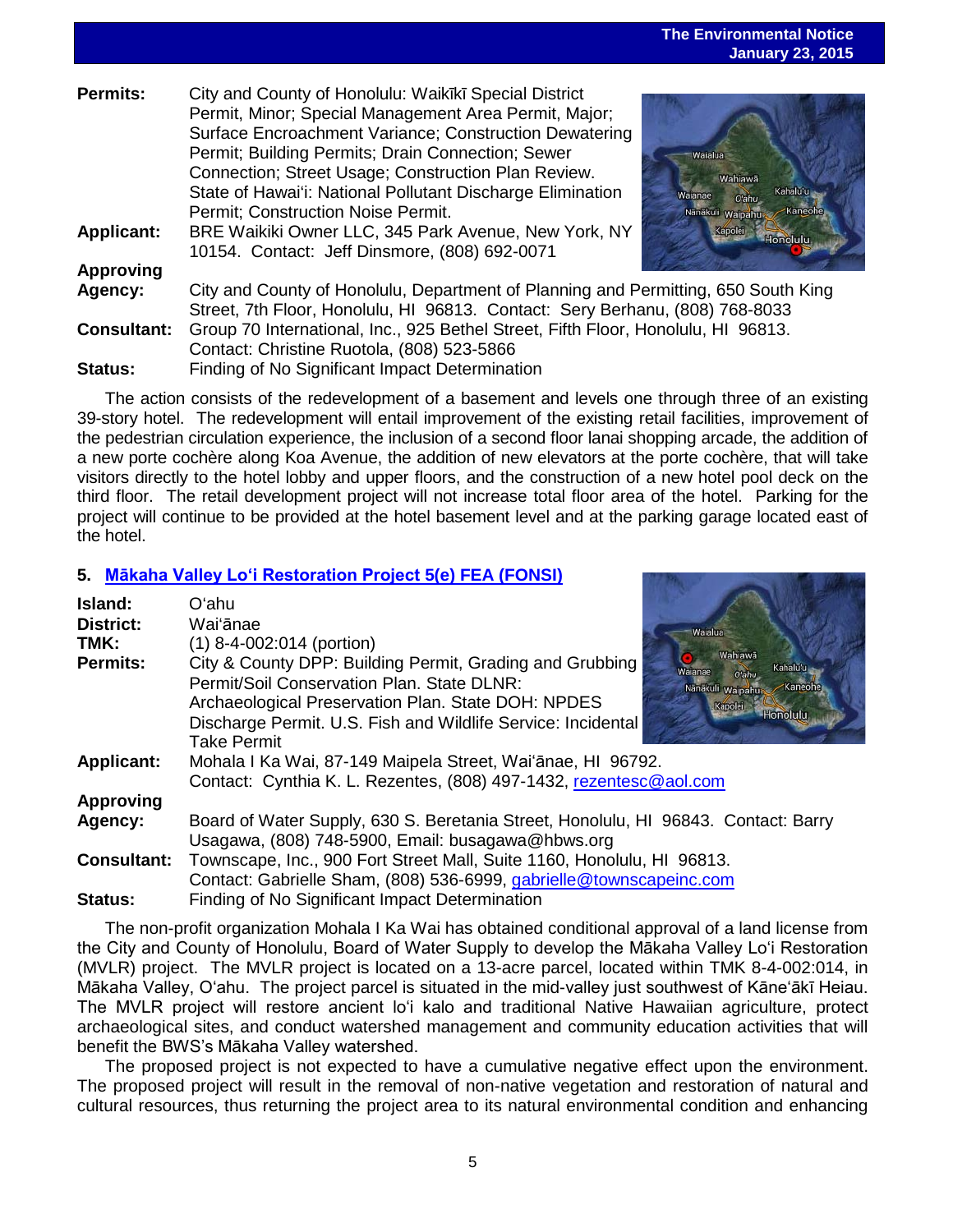the biodiversity of the area. More importantly, the proposed project will enhance and perpetuate Native Hawaiian traditional and cultural practices.

## **6. [Multi-Use Facility Kewalo Basin 5\(e\) DEA \(AFNSI\)](http://oeqc.doh.hawaii.gov/Shared%20Documents/EA_and_EIS_Online_Library/Oahu/2010s/2015-01-23-OA-5B-DEA-Multi-Use-Facility-Kewalo-Basin.pdf)**

| Island:            | Oʻahu                                                                                         |  |
|--------------------|-----------------------------------------------------------------------------------------------|--|
| <b>District:</b>   | <b>Honolulu</b><br>Waialua                                                                    |  |
| TMK:               | (1) 2-1-058:128 (portion)<br>Wahiawa                                                          |  |
| Permits:           | Building Permit, Flood Determination, Development<br>Kahalu'u<br>Waianae<br>O'ahu             |  |
|                    | Permit, Special Management Area Use Permit, Site<br>Nanakuli Waipahu<br>Kaneoh                |  |
|                    | Development Approval, Sewer Connection Application,<br>Kapolei                                |  |
|                    | Hor Julu<br>Environmental Assessment, Grading Permit, SHPD<br>Approval, NPDES Permit          |  |
| <b>Applicant:</b>  | Kewalo Waterfront Partners, Inc., 2365 Kalākaua Ave., Honolulu, Hawai'i 96815.                |  |
|                    | Contact: Mr. Takuzo Takeda, (808) 931-8355                                                    |  |
| <b>Approving</b>   |                                                                                               |  |
| Agency:            | Hawai'i Community Development Authority, 461 Cooke Street, Honolulu, HI 96813.                |  |
|                    | Contact: Anthony Ching, (808) 594-0300                                                        |  |
| <b>Consultant:</b> | Environmental Risk Analysis LLC, 820 W. Hind Drive #240606, Honolulu, HI 96821.               |  |
|                    | Contact: Rachel Okoji, (808) 783-6840                                                         |  |
| <b>Status:</b>     | Statutory 30-day public review and comment period starts; comments are due by                 |  |
|                    | February 23, 2015. Please send comments to the applicant, approving agency and<br>consultant. |  |

The proposed project is a multi-use facility encompassing approximately 2.1 acres within Kewalo Basin and located between Kewalo Basin Harbor and Ala Moana Beach Park in what is now a surface parking lot. The facility consists of four, two-level buildings with the majority on the second level equipped with an open deck and viewing. Combined, the four buildings include approximately 45,000 square feet of waterfront retail stores. The multi-use facility consists of four buildings and a parking structure. The buildings are two levels most with open decks viewing spaces on the second level. Buildings will be no more than 45 feet near the waterfront, as stipulated in the HCDA Makai Area Plan.

The proposed action will fully comply with programs designed for the protection and stewardship of Hawai'i's environmental resources and is intended to re-establish the Kewalo Basin area as a viable commercial area. The proposed action will facilitate the current and future uses of Kewalo Basin for commercial operations. As a part of the Kaka'ako Community Development District Makai Area Plan, the proposed action is intended to create a vibrant pedestrian-oriented urban community. The multi-use facility will house various waterfront retail stores and small restaurants.

### **7. [Napule Restaurant Kewalo Basin](http://oeqc.doh.hawaii.gov/Shared%20Documents/EA_and_EIS_Online_Library/Oahu/2010s/2015-01-23-OA-5B-DEA-Napule-Restaurant-Kewalo-Basin.pdf) 5(e) DEA (AFNSI)**

| Island:<br><b>District:</b><br>TMK:<br><b>Permits:</b><br><b>Applicant:</b> | Oʻahu<br><b>Honolulu</b><br>(1) 2-1-058:128, Lot 1<br>Building Permit, Flood Determination, Development<br>Permit, Special Management Area Use Permit, Site<br>Development Approval, Sewer Connection Application<br>Bellavita, Inc., 3-16-1 Minami-Aoyama Minato-ku, | Waialua<br>Wahiawā<br>Kahalu'u<br>Waianae<br>O'ahu<br>Kaneoh<br>Nanākuli Waipahui<br>Kapolei<br><b>Hor WIT</b> |
|-----------------------------------------------------------------------------|-----------------------------------------------------------------------------------------------------------------------------------------------------------------------------------------------------------------------------------------------------------------------|----------------------------------------------------------------------------------------------------------------|
|                                                                             | TOKYO 107-0062. Contact: Mr. Masahiko Nakamura, +81-3-3404-6111                                                                                                                                                                                                       |                                                                                                                |
| <b>Approving</b>                                                            |                                                                                                                                                                                                                                                                       |                                                                                                                |
| Agency:                                                                     | Hawai'i Community Development Authority, 461 Cooke Street, Honolulu, HI 96813.<br>Contact: Anthony Ching, (808) 594-0300                                                                                                                                              |                                                                                                                |
| <b>Consultant:</b>                                                          | Environmental Risk Analysis LLC, 820 W. Hind Drive #240606, Honolulu, HI 96821.<br>Contact: Rachel Okoji, (808) 783-6840                                                                                                                                              |                                                                                                                |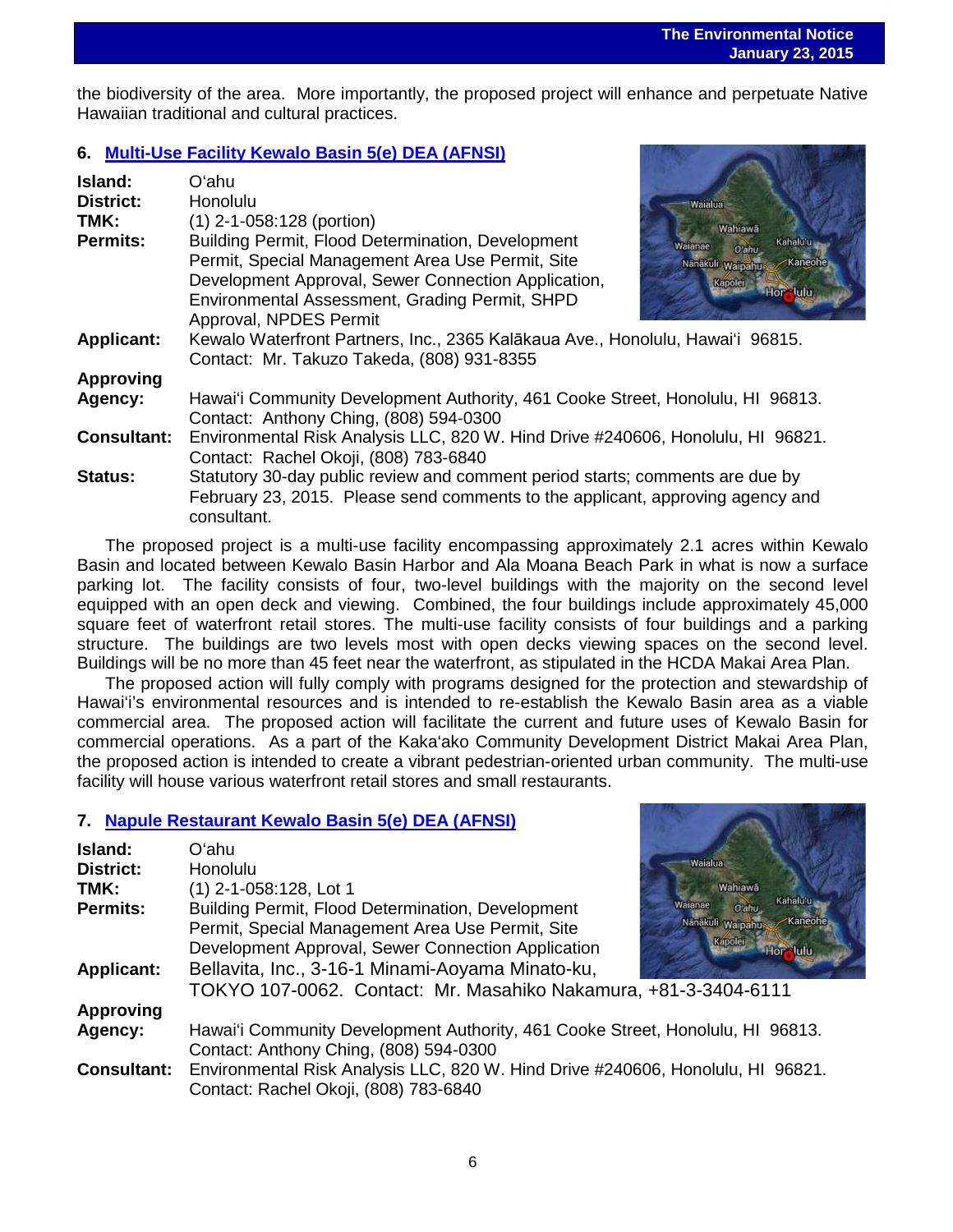**Status:** Statutory 30-day public review and comment period starts; comments are due by February 23, 2015. Please send comments to the applicant, approving agency, and the consultant.

The subject area, defined by TMK 2-1-058: 128, Lot 1, is currently a charter boat building located between Kewalo Basin Harbor and Ala Moana Blvd. The existing structure will be renovated and/or redeveloped to accommodate the needs of the proposed restaurant's operations, including the installation of a wood fired oven. The renovations may also include some site work for the construction of the outdoor seating patio. The proposed project will encompass approximately 6,000 square feet within Kewalo Basin and will be occupied by an Italian Restaurant, Napule.

The proposed action will fully comply with programs designed for the protection and stewardship of Hawai'i's environmental resources and is intended to re-establish the Kewalo Basin area as a viable commercial area. The proposed action will facilitate the current and future uses of Kewalo Basin for commercial operations. As a part of the Kaka'ako Community Development District Makai Area Plan, the proposed action is intended to create a vibrant pedestrian-oriented urban community.

### **8. [Portlock Road Residence](http://oeqc.doh.hawaii.gov/Shared%20Documents/EA_and_EIS_Online_Library/Oahu/2010s/2015-01-23-OA-5E-DEA-Portlock-Road-Residence.pdf) 5(e) DEA (AFNSI)**

| Island:<br>District:<br>TMK:  | O'ahu<br>Honolulu<br>$(1)3-9-026:044, (1)3-9-026:045, (1)3-9-026:046, (1)3-9-026$<br>026:047 and (1)3-9-026:048<br>Waialua                                                                                                                                                                                                                                                                                                                                                                                                                                                                                                                                                                                                                                                                                                                                   |
|-------------------------------|--------------------------------------------------------------------------------------------------------------------------------------------------------------------------------------------------------------------------------------------------------------------------------------------------------------------------------------------------------------------------------------------------------------------------------------------------------------------------------------------------------------------------------------------------------------------------------------------------------------------------------------------------------------------------------------------------------------------------------------------------------------------------------------------------------------------------------------------------------------|
| <b>Permits:</b>               | City and County of Honolulu Chapter 343, HRS<br>Wahiawa<br>Compliance, Honolulu City Council Special Management<br>Kahalu'u<br>Waianae<br>O'ahu<br>Area Use Permit, City and County of Honolulu Department<br>Nanakuli Waipahu<br>Kaneohe<br>of Planning and Permitting Grubbing, Grading, and<br>Kapolei<br><b>Honolulu</b><br>Stockpiling Permit, City and County of Honolulu<br>Department of Planning and Permitting building Permit for<br>Building, Electrical, Plumbing, Sidewalk/Driveway, and Demolition permits, City and<br>County of Honolulu Department of Planning and Permitting Trenching permit, City and<br>County of Honolulu connection license, City and County of Honolulu Drainage easement<br>variance, City and County of Honolulu Department of Planning and Permitting Conditional<br>Use Minor Permit for Joint Area Development |
| <b>Applicant:</b>             | Kober Hanssen Mitchell Architects, Inc., 77 Merchant Street, Honolulu, HI 96813.<br>Contact: Kurt Mitchell, (808) 566-5412                                                                                                                                                                                                                                                                                                                                                                                                                                                                                                                                                                                                                                                                                                                                   |
| <b>Approving</b>              |                                                                                                                                                                                                                                                                                                                                                                                                                                                                                                                                                                                                                                                                                                                                                                                                                                                              |
| Agency:                       | City and County of Honolulu Department of Planning and Permitting, 650 S. King Street,<br>7 <sup>th</sup> floor, Honolulu, HI 96813. Contact: Malynne Simeon, (808) 768-8000                                                                                                                                                                                                                                                                                                                                                                                                                                                                                                                                                                                                                                                                                 |
| <b>Consultant:</b><br>Status: | None<br>Statutory 30-day public review and comment period starts; comments are due by<br>February 23, 2015. Please send comments to the applicant, approving agency and<br>consultant.                                                                                                                                                                                                                                                                                                                                                                                                                                                                                                                                                                                                                                                                       |

This DEA is a resubmission under Chapter 343, HRS and was previously submitted in published incorrectly under ROH, Chapter 25. The intent of the submission is to provide the owner of the 525/567 Portlock Road properties the ability to renovate, update, and maintain the existing residencies on these parcels and construct an additional residency on a portion of the site. Succeeding the findings of the EA the owner/consultant will pursue an SMA as required by the DPP and determined by the project's location within an SMA. Without approval from these agencies; progress on the proposed projects will not be allowed and the properties will remain in their current state – one of which is currently uninhabitable.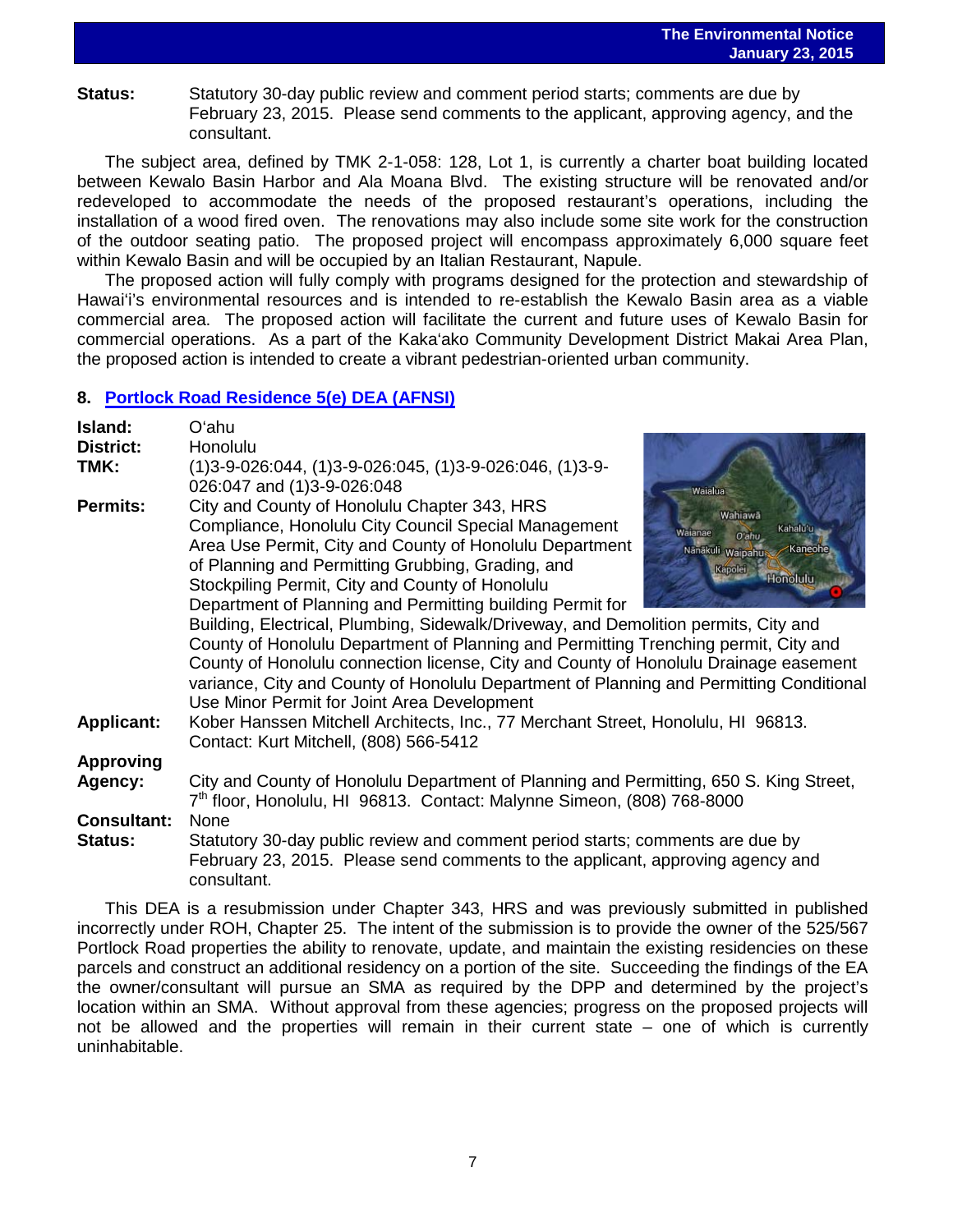# l<br>. **KAUA'I (HRS 343)**

## **9. [Hawai'i Dairy Farms,](http://oeqc.doh.hawaii.gov/Shared%20Documents/EA_and_EIS_Online_Library/Kauai/2010s/2015-01-23-KA-5E-EISPN-Hawaii-Dairy-Farms.pdf) Act 172 (2012), 5(e) EISPN**

| Island:            | Kauaʻi                                                                                                          | Mamalahoa Forest Resv |
|--------------------|-----------------------------------------------------------------------------------------------------------------|-----------------------|
| <b>District:</b>   | Kōloa                                                                                                           | Kauai <sup>O</sup>    |
| TMK:               | (4) 2-9-003:001 (portion), 006 (portion); (4) 2-9-001:001<br>(portion)                                          | Kapaa                 |
| <b>Permits:</b>    | <b>USDA NRCS Conservation Plan; DOH National Pollutant</b>                                                      | l Thuie               |
|                    | Discharge Elimination System Construction Stormwater                                                            | Koloa.                |
|                    | General Permit; DOH Review of Animal Feeding                                                                    |                       |
|                    | Operation/Large Concentrated Animal Feeding Operation;                                                          |                       |
|                    | DLNR Chapter 6E-42 Historic Preservation Review; County of Kaua'i Building Permit                               |                       |
| <b>Applicant:</b>  | Hawai'i Dairy Farms, LLC., P.O. Box 1690, Kōloa, HI 96756-1690                                                  |                       |
| <b>Approving</b>   |                                                                                                                 |                       |
| Agency:            | State of Hawai'i, Department of Health, 1250 Punchbowl Street, Honolulu, HI 96813.                              |                       |
|                    | Contact: Laura McIntyre, (808) 586-4337                                                                         |                       |
| <b>Consultant:</b> | Group 70 International, Inc., 925 Bethel Street, 5th Floor, Honolulu, HI 96813.                                 |                       |
|                    | Contact: Jeff Overton, (808) 523-5866, HDF@Group70int.com                                                       |                       |
| <b>Status:</b>     | Administrative 30-day public review, consultation and comment period starts; comments                           |                       |
|                    | are due by February 23, 2015. Please send comments to the applicant and approving<br>agency and the consultant. |                       |

Establish and operate the first zero-discharge, grass-fed dairy in Hawai'i, utilizing a sustainable, pasture-based rotational grazing system on an approximately 578-acre farm at Māhā'ulepū, Island of Kaua'i. The pasture-based dairy focuses on growing grass as a local food source for cows' health and quality milk production.

Hawai'i Dairy Farms, LLC (HDF) will construct commercial dairy facilities, including barns, milking parlor, cow walkways, farm roads, waste management ponds, livestock water distribution system, pasture irrigation pivots, storage tanks, operations building and office. Limited support infrastructure will include water supply, individual wastewater system (utilizing a septic system), electrical power, and communications. Buildings roofs will be equipped with photovoltaic panels for solar power generation. Approximately 118 fenced paddocks (about 4.5 - 5.0 acres each) will be established and monitored for effective grass growth, nutrient application and cow grazing. HDF will establish the herd of dairy cows over several years guided by the results of the nutrient analysis, potentially reaching full-scale capacity of 2,000 cows. At full-scale operations, the dairy could produce up to 3.7 million gallons of fresh milk annually for Hawai'i's families, which is double the current volume produced in the state.

## **10. Nu**'**[alolo Cliff Trail Reroute, 5\(b\)](http://oeqc.doh.hawaii.gov/Shared%20Documents/EA_and_EIS_Online_Library/Kauai/2010s/2015-01-23-KA-5B-DEA-Nualolo-Cliff-Trail-Reroute.pdf) DEA (AFNSI)**

| Island:                        | Kaua'i                                                                                                                                                                            |                             |
|--------------------------------|-----------------------------------------------------------------------------------------------------------------------------------------------------------------------------------|-----------------------------|
| <b>District:</b>               | Waimea                                                                                                                                                                            |                             |
| TMK:                           | $(4)$ 1-4-001:014                                                                                                                                                                 | Mamalahoa Forest Resv       |
| Permits:                       |                                                                                                                                                                                   | Kauai <sup>O</sup><br>Kapaa |
| <b>Proposing/Determination</b> |                                                                                                                                                                                   |                             |
| Agency:                        | Department of Land and Natural Resources, Division of<br>Forestry and Wildlife, 3060 'Eiwa Street, Room 306,<br>Līhu'e, HI 96766-1875. Contact: Dan Smith, (808) 274-<br>3433     | Lihule<br>Koloa             |
| <b>Consultant:</b>             | Garcia and Associates, 146 Hekili St. Suite 101, Kailua, HI<br>96734. Contact: Huang-Chi Kuo, (808) 262-1387                                                                      |                             |
| Status:                        | Statutory 30-day public review and comment period starts; comments are due by<br>February 23, 2015. Please send comments to the proposing/determination agency and<br>consultant. |                             |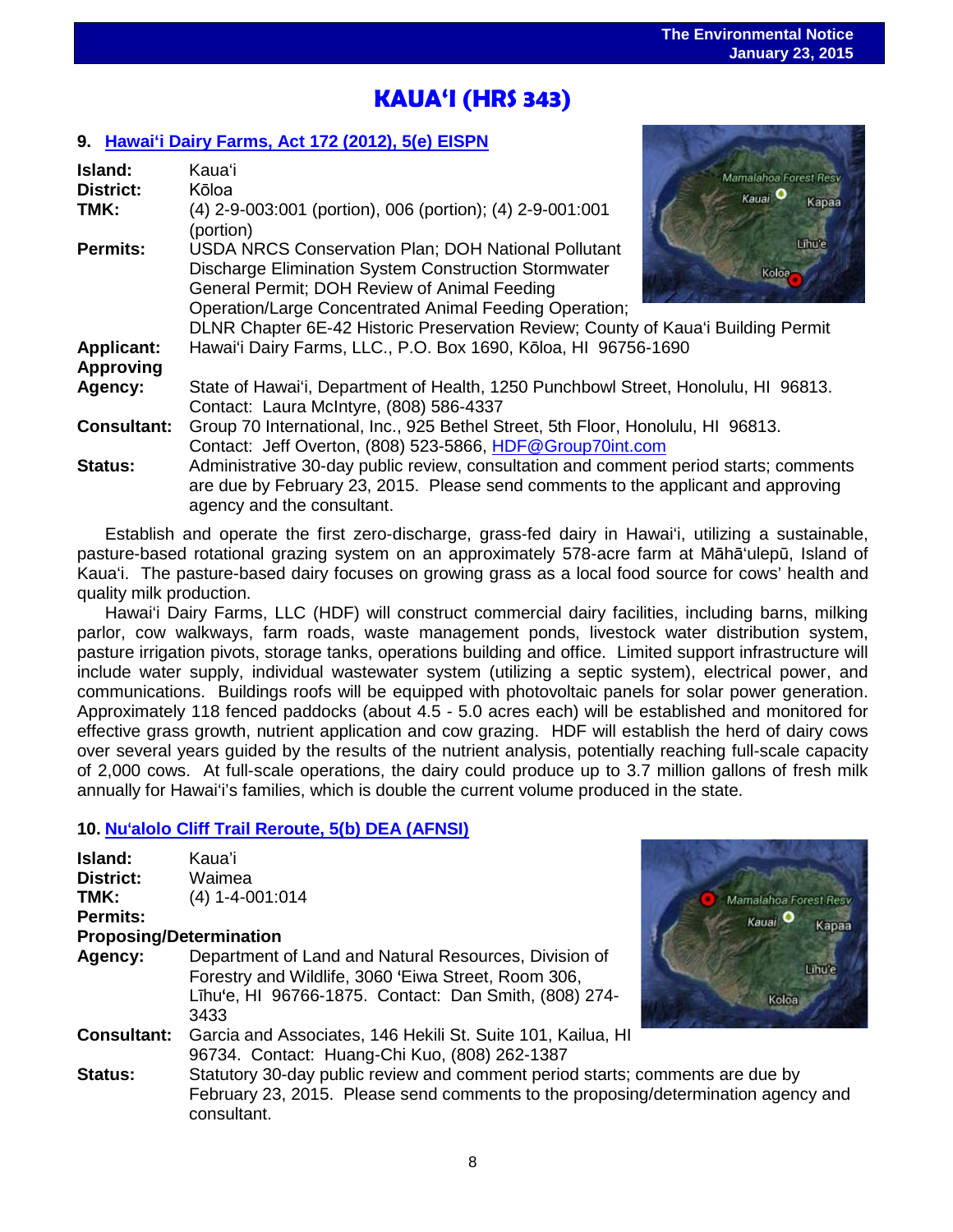Nu'alolo Cliff Trail is located on northwestern Kauaʻi within Nā Pali Kona Forest Reserve and is managed by the Division of Forestry and Wildlife's Nā Ala Hele Trail and Access Program. A 300-foot long section of the Nu'alolo Cliff Trail was damaged from wear and tear and the hiking tread is worn out to the point that crossing it is unsafe. Weather conditions and unstable soils continuously create small slides making repair of the trail impractical. The trail has been closed since 9 May 2013 due to the unsafe conditions. The Nu'alolo Cliff Trail Reroute project proposes to bypass the damaged section by constructing and maintaining a 0.3-mile long wildland trail with 2 to 3 foot wide tread. Currently, Nu'alolo Cliff trail connects with Nu'alolo Trail between the 3-mile and 3¼-mile markers. The proposed reroute of Nu'alolo Cliff Trail will connect with Nu'alolo Trail at approximately the 2.5 mile marker. Construction of the new segment of Nu'alolo Cliff Trail is the primary action considered in the environmental assessment and involves vegetation clearing, trail construction, and installation of trail signs. Trail design and construction will follow the guidelines of the *Nā Ala Hele Program Plan*.

## **COASTAL ZONE MANAGEMENT NOTICE**

## **Special Management Area Minor Permit**

The SMA Minor permit below has been approved (HRS 205A-30). For more information, contact the county/state Planning Department. Honolulu (768-8014); Hawaiʻi (East 961-8288, West 323-4770); Kauaʻi (241-4050); Maui (270-7735); Kakaʻako or Kalaeloa Community Development District (587-2841).

| <b>Location (TMK)</b>      | <b>Description (File No.)</b>          | <b>Applicant/Agent</b> |
|----------------------------|----------------------------------------|------------------------|
| Maui: Kihei (3-9-010: 011) | Single-Family Residence (SM2 20150001) | James A McCall         |

# **SHORELINE NOTICES**

## **Shoreline Certification Applications**

The shoreline certification applications below are available for review at the Department of Land and Natural Resources Offices on Kauaʻi, Hawaiʻi, Maui, and Honolulu, 1151 Punchbowl Street, Room 220 (HRS 205A-42 and HAR 13-222-12). All comments shall be submitted in writing to the State Land Surveyor, 1151 Punchbowl Street, Room 210, Honolulu, Hawai'i 96813 and postmarked no later than 15 calendar days from the date of the public notice of the application. For more information, call Ian Hirokawa at (808) 587-0420.

| l File No. | Date     | Location                                                                                                                                                                                                                                                 | <b>Applicant/Owner</b>                  | TMK         |
|------------|----------|----------------------------------------------------------------------------------------------------------------------------------------------------------------------------------------------------------------------------------------------------------|-----------------------------------------|-------------|
| OA-1635    | 12/30/14 | Portion of Lot E-3-A Land Court Application 979 as shown<br>on Map 88 situate at Kaneohe, Ko'olaupoko, O'ahu<br>Address: 47-155 Kamehameha Highway<br>Purpose: Obtain building permit                                                                    | Wesley T. Tengan/Timothy<br>J. Pent     | 4-7-001:001 |
| OA-1636    | 12/30/14 | Lot 604 Land Court Application 1089 as shown on Map 64<br>situate at Kamananui, Waialua, O'ahu<br>Address: 67-011 Kaimanu Place<br>Purpose: Obtain building permit                                                                                       | Wesley T. Tengan/ John T.<br>Borsa, Jr. | 6-7-014:028 |
| MA-600     | 12/26/14 | Lot 3 Pu'unoa Subdivision No. 2 being portion of R.P. 5621,<br>L.C. Aw. 5593 Apana 2 to Kapule and R.P. 1714, L.C. Aw.<br>525 Apana 3 to Kahiamoe situate at Pu'uiki. Lahaina. Maui<br>Address: 1003 Front Street<br>Purpose: Determine seaward boundary | Arthur Valencia/ Paul Irving<br>Laub    | 4-5-003:002 |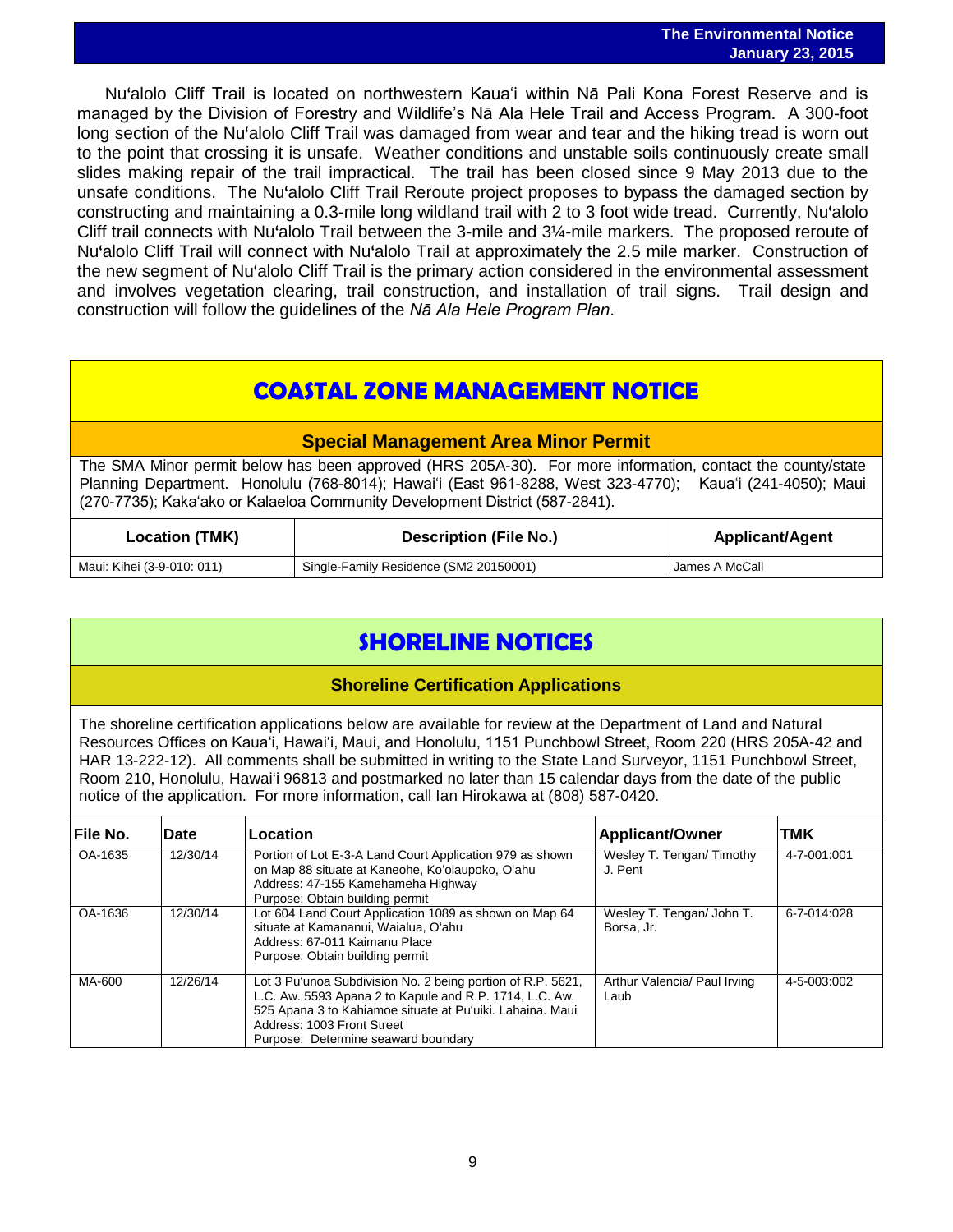# i<br>I **Shoreline Certifications and Rejections**

The shoreline notices below have been proposed for certification or rejection by the Department of Land and Natural Resources (HRS 205A-42 and HAR 13-222-26). Any person or agency who wants to appeal shall file a notice of appeal in writing with DLNR no later than 20 calendar days from the date of this public notice. Send the appeal to the Board of Land and Natural Resources, 1151 Punchbowl Street, Room 220, Honolulu, Hawai'i 96813.

| lFile No. | <b>Proposed/Rejected</b>                   | Location                                                                                                                                                                                                                                                                                                | <b>Applicant/Owner</b>                                           | TMK         |
|-----------|--------------------------------------------|---------------------------------------------------------------------------------------------------------------------------------------------------------------------------------------------------------------------------------------------------------------------------------------------------------|------------------------------------------------------------------|-------------|
| OA-1610   | <b>Proposed Shoreline</b><br>Certification | Parcel 14 Filled Land of Kaneohe Bay Fronting Lot 90<br>Land Court Application 979 situate at Kahalu'u,<br>Koʻolaupoko, Oʻahu<br>Address: 47-123 Kamehameha Highway<br>Purpose: Building permit                                                                                                         | Walter P. Thompson, Inc./<br>Beverly Hoversland &<br>David Knox  | 4-7-019:078 |
| OA-1629   | <b>Proposed Shoreline</b><br>Certification | Lots 109 & 110 of Land Court Application 609, Map 24<br>situate at Mokuleia, Waialua, O'ahu<br>Address: 68-505 Crozier Drive<br>Purpose: Development of property                                                                                                                                        | Dennis K. Hashimoto/ Mark<br><b>Button</b>                       | 6-8-004:018 |
| HA-494    | <b>Proposed Shoreline</b><br>Certification | Portion of R.P. 7523, L.C. Aw. 4452, Ap. 4 to H.<br>Kalama situate at Anaeho'omalu, South Kohala, Island<br>of Hawaiʻi<br>Address: 69-1081 Ku'uali'i Place<br>Purpose: Obtain County permits                                                                                                            | Wes Thomas Associates/<br>Waikoloa BC, LCC                       | 6-9-007:015 |
| HA-495    | <b>Proposed Shoreline</b><br>Certification | Portion of Lot B (C.S.F. 21,196) being portions of<br>Grant 10,774 to Victor B. Harrel and Kona Coast State<br>Park Parcel A (C.S.F. 22,262) situate at Kukio 2 <sup>nd</sup> and<br>Maniniowali, North Kona, Island of Hawai'i<br>Address: 72-3890 Mamalahoa Highway<br>Purpose: Obtain County permits | Wes Thomas Associates/<br><b>DLNR Division of State</b><br>Parks | 7-2-004:009 |

# **CONSERVATION DISTRICT USE APPLICATION**

Persons interested in commenting on the following Conservation District Use Application or interested in receiving notification of determinations on Conservation District Use Applications must submit comments and requests to the Department of Land and Natural Resources. Notification requests must include the following information: 1) Name and address of the requestor; 2) The application for which the requestor would like to receive notice of determination; and 3) The date the notice was initially published in the Environmental Notice. Send comments and requests to: Department of Land and Natural Resources, Office of Conservation and Coastal Lands, P.O. Box 621, Honolulu, HI, 96809. DLNR will make every effort to notify those interested in the subject CDUAs. However, DLNR is not obligated to notify any person not strictly complying with the above requirements. For more information, please contact the Office of Conservation and Coastal Lands staff listed.

**File No.:** CDUA HA-3735<br> **Name of Applicant:** Kenneth Church **Name of Applicant: Location:** Wailea, South Hilo, Hawai'i<br> **TMKs:** (3) 2-9-003: 013, 029, and ( **343, HRS determination:** Exempt

**TMKs:** (3) 2-9-003: 013, 029, and 060 **Proposed Action:** Consolidation and Re-subdivision of Land **Applicant's Contact:** Kenneth Church, (954) 261-2788, Email: dockline3@yahoo.ca **OCCL Staff Contact:** Lauren Yasaka, (808) 587-0386

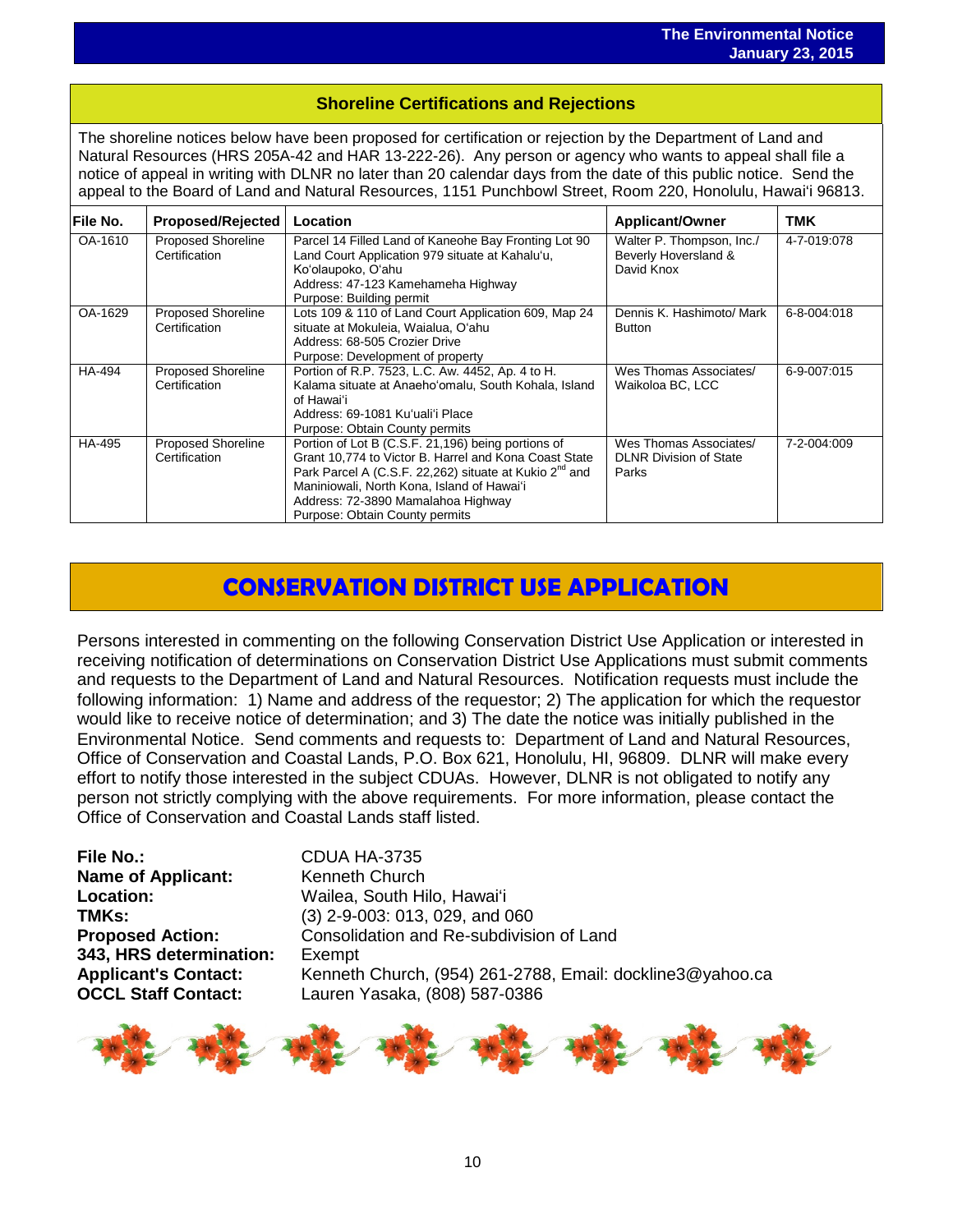# $\overline{a}$ **FEDERAL NOTICES**

### **1. [Notice of public meetings, Western Pacific Fishery Management Council](http://www.gpo.gov/fdsys/pkg/FR-2015-01-09/pdf/2015-00149.pdf)** <http://www.gpo.gov/fdsys/pkg/FR-2015-01-09/pdf/2015-00149.pdf>

The Western Pacific Fishery Management Council (Council) will hold public meetings in American Samoa and Hawaii regarding the Council's Fishery Ecosystem Plans and American Samoa fishery management issues.

- American Samoa Advisory Body Fishery Ecosystem Plan Review, Meeting: Wednesday January 28, 2015, from 4 p.m. to 8:30 p.m.;
- Public Meeting on Large Pelagic Vessel Prohibited Area Thursday January 29, 2015 from 4 p.m. to 6:30 p.m.;
- American Samoa Regional Ecosystem Advisory Committee Fishery Ecosystem Plan Review Meeting: Friday January 30, 2015 from 8:30 a.m. to 2:30 p.m.;
- Hawaii Council Advisory Body Fishery Ecosystem Plan Review Meeting: Wednesday February 4, 2015, from 9 a.m. to 3 p.m.;
- Hawaii Regional Ecosystem Advisory Committee Fishery Ecosystem Plan Review Meeting: Thursday February 5, 2015 from 9 a.m. to 12 p.m.

FOR FURTHER INFORMATION CONTACT: Kitty M. Simonds, Executive Director; telephone: (808) 522–8220 (see, 80 F.R. 1396, January 9, 2015)

### 2. **[Air Quality Designations for the 2012 Primary Annual Fine Particle \(PM2.5\) National Ambient Air](http://www.gpo.gov/fdsys/pkg/FR-2015-01-15/pdf/2015-00021.pdf)  [Quality Standards \(NAAQS\)](http://www.gpo.gov/fdsys/pkg/FR-2015-01-15/pdf/2015-00021.pdf)** <http://www.gpo.gov/fdsys/pkg/FR-2015-01-15/pdf/2015-00021.pdf>

The U.S. Environmental Protection Agency established air quality designations for most areas in the United States (U.S.), including areas of Indian country, for the 2012 primary annual fine particle (PM2.5) National Ambient Air Quality Standards (NAAQS). Through these designations, the Environmental Protection Agency (EPA) is identifying as ''nonattainment'' those areas that are violating the 2012 PM2.5 NAAQS based on quality-assured, certified air quality monitoring data from 2011 to 2013 or those areas that are contributing to a violation of the NAAQS in a nearby area. The EPA is initially classifying all nonattainment areas as Moderate. Also, through this final rule, the EPA is designating several areas as ''unclassifiable'' where the EPA cannot determine based on available information whether the area is meeting or not meeting the NAAQS or where the EPA has not determined whether the area contributes to a nearby violation.

Additionally, the EPA is deferring initial area designations for several areas where the EPA cannot determine using available data whether the areas are meeting or are not meeting the NAAQS, but for which forthcoming data will likely result in complete and valid data needed to determine a designation. The EPA will assess these data as they become available and promulgate initial area designations for the deferred areas through a separate rulemaking action. The EPA is designating as ''unclassifiable/attainment'' all remaining areas of the country. DATES: The effective date of this rule is April 15, 2015. ADDRESSES: The EPA has established a docket for this action under Docket ID No. EPA–HQ–OAR–2012–0918. All documents in the docket are listed in the www.regulations.gov index.

Although listed in the index, some information is not publicly available, i.e., Confidential Business Information or other information whose disclosure is restricted by statute. Certain other material, such as copyrighted material, is not placed on the Internet and will be publicly available only in hard copy form. Publicly available docket materials are available either electronically in www.regulations.gov or in hard copy at the EPA Docket Center, William Jefferson Clinton West Building, Room 3334, 1301 Constitution Avenue NW., Washington, DC. The Public Reading Room is open from 8:30 a.m. to 4:30 p.m., Monday through Friday, excluding legal holidays. The telephone number for the Public Reading Room is (202) 566–1744 and the telephone number for the Air Docket is (202) 566–1742.

In addition, the EPA has established a Web site for this rulemaking at:

[http://www.epa.gov/pmdesignations/2012standards.](http://www.epa.gov/pmdesignations/2012standards) The Web site includes the EPA's final PM2.5 designations, as well as state and tribal initial recommendation letters, the EPA's modification letters, technical support documents, responses to comments and other related technical information.

FOR FURTHER INFORMATION CONTACT: For general questions concerning this action, please contact Beth Palma, U.S. EPA, Office of Air Quality Planning and Standards, Air Quality Planning Division, C539–04, Research Triangle Park, NC 27711, telephone (919) 541–5432, email at [palma.elizabeth@epa.gov](mailto:palma.elizabeth@epa.gov) (see, 80 F.R. 2206, January 15, 2015).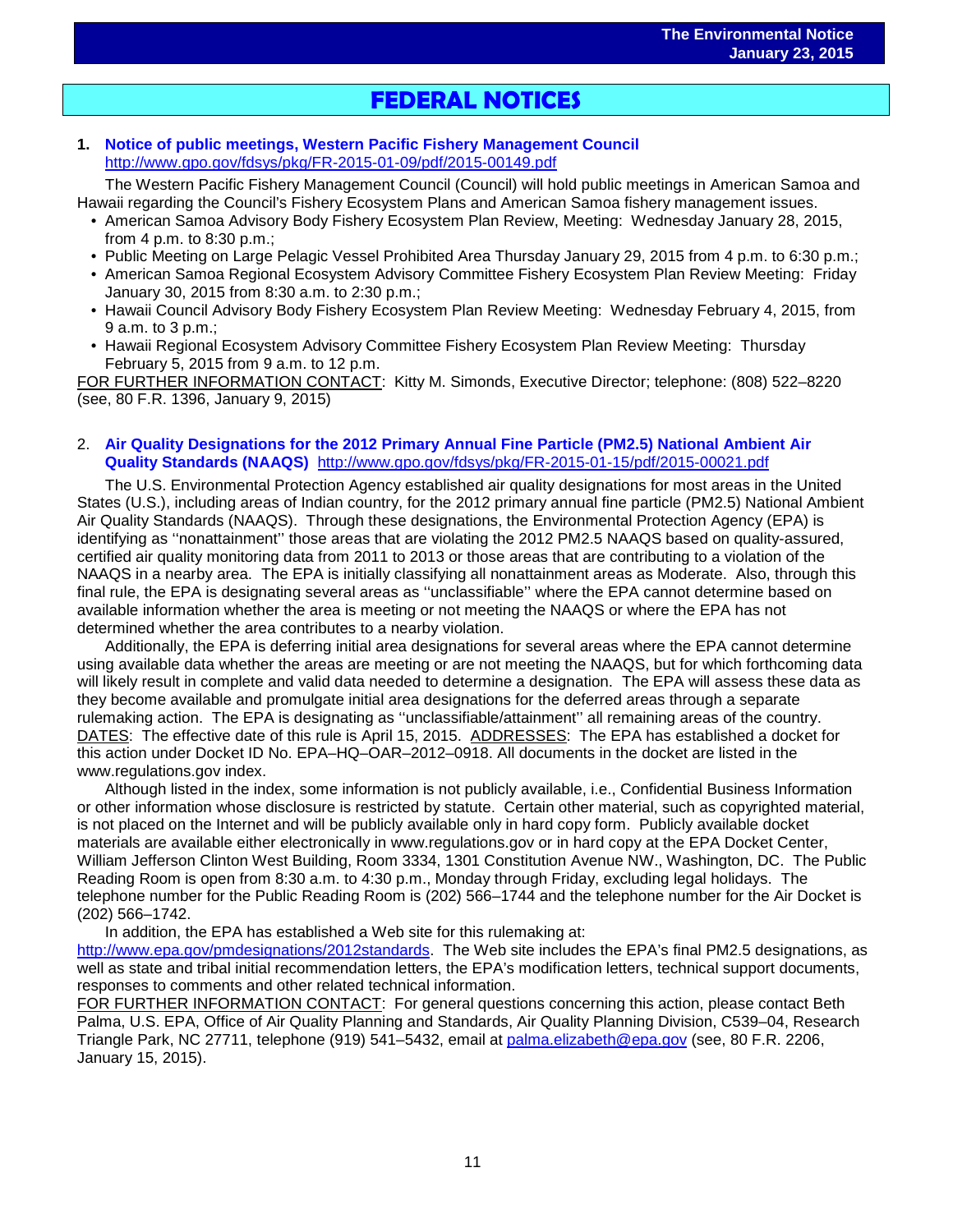# 3. **[Pacific Remote Islands Marine National Monument Expansion](http://www.gpo.gov/fdsys/pkg/FR-2015-01-14/pdf/2015-00444.pdf)** <http://www.gpo.gov/fdsys/pkg/FR-2015-01-14/pdf/2015-00444.pdf>

The National Marine Fisheries Service (NMFS) proposes to establish requirements for fishing in the Pacific Remote Islands Marine National Monument Expansion. The proposed rule is intended to implement fishery management measures consistent with Presidential Proclamation 9173.

DATES: NMFS must receive comments on the proposed rule by February 13, 2015. ADDRESSES: You may submit comments on this proposed rule, identified by NOAA–NMFS–2014–0142, by either of the following methods:

- Electronic Submission: Submit all electronic public comments via the Federal e-Rulemaking Portal. Go to http://www.regulations.gov/#!docketDetail;D=NOAA-NMFS-2014-0142, click the "Comment Now!" icon, complete the required fields, and enter or attach your comments.
- Mail: Send written comments to Michael D. Tosatto, Regional Administrator, NMFS Pacific Islands Region (PIR), 1845 Wasp Blvd., Bldg. 176, Honolulu, HI 96818.

Instructions: Comments sent by any other method, to any other address or individual, or received after the end of the comment period, may not be considered by NMFS. All comments received are a part of the public record and will generally be posted for public viewing on [www.regulations.gov](http://www.regulations.gov/) without change. All personal identifying information (e.g., name, address, etc.), confidential business information, or otherwise sensitive information submitted voluntarily by the sender will be publicly accessible. NMFS will accept anonymous comments (enter ''N/A'' in the required fields if you wish to remain anonymous), and will accept attachments to electronic comments in Microsoft Word, Excel, or Adobe PDF file formats only.

You may review Presidential Proclamation 9173 (establishing the Pacific Remote Islands Marine National Monument Expansion) (PRI Monument Expansion), Presidential Proclamation 8663 (establishing the Pacific Remote Islands Marine National Monument) (PRI Monument), and the PRI Monument fishing requirements established in Amendment 2 to the Fishery Ecosystem Plan for the Pacific Remote Island Areas published in 2013, available from www.regulations.gov.

Amendment 2 is also available from the Western Pacific Fishery Management Council (Council), 1164 Bishop St., Suite 1400, Honolulu, HI 96813, telephone 808–522–8220, fax 808–522–8226, or from [www.wpcouncil.org.](http://www.wpcouncil.org/) FOR FURTHER INFORMATION CONTACT: Bob Harman, NMFS PIR Sustainable Fisheries, telephone 808–725– 5170 (see, 80 F.R. 1881, January 14, 2015).

### 4. **[Federal Energy Regulatory Commission, Update to Fee Schedule for Hydropower Licensees](http://www.gpo.gov/fdsys/pkg/FR-2015-01-09/pdf/2015-00149.pdf)** <http://www.gpo.gov/fdsys/pkg/FR-2015-01-09/pdf/2015-00149.pdf>

In accordance with the Commission's regulations, the Commission, by its designee, the Executive Director, issues this notice of the annual update to the fee schedule in Appendix A to Part 11, which lists per acre rental fees by county (or other geographic area) for use of government lands by hydropower licensees.

- Hawai'i ........... \$149.02/acre/year
- Honolulu ........ \$379.39/acre/year
- Kaua'i.............. \$133.18/acre/year
- Maui ................ \$175.88/acre/year

DATES: This rule is effective January 20, 2015, and updates Appendix A to Part 11 with the fee schedule of peracre rental fees by county (or other geographic area) from October 1, 2014, through September 30, 2015 (Fiscal Year 2015).

FOR FURTHER INFORMATION CONTACT: Norman Richardson, Financial Management Division, Office of the Executive Director, Federal Energy Regulatory Commission, 888 First Street NE., Washington, DC 20426, (202) 502–6219, [Norman.Richardson@ferc.gov](mailto:Norman.Richardson@ferc.gov) (see, 80 F.R. 2591, January 20, 2015).